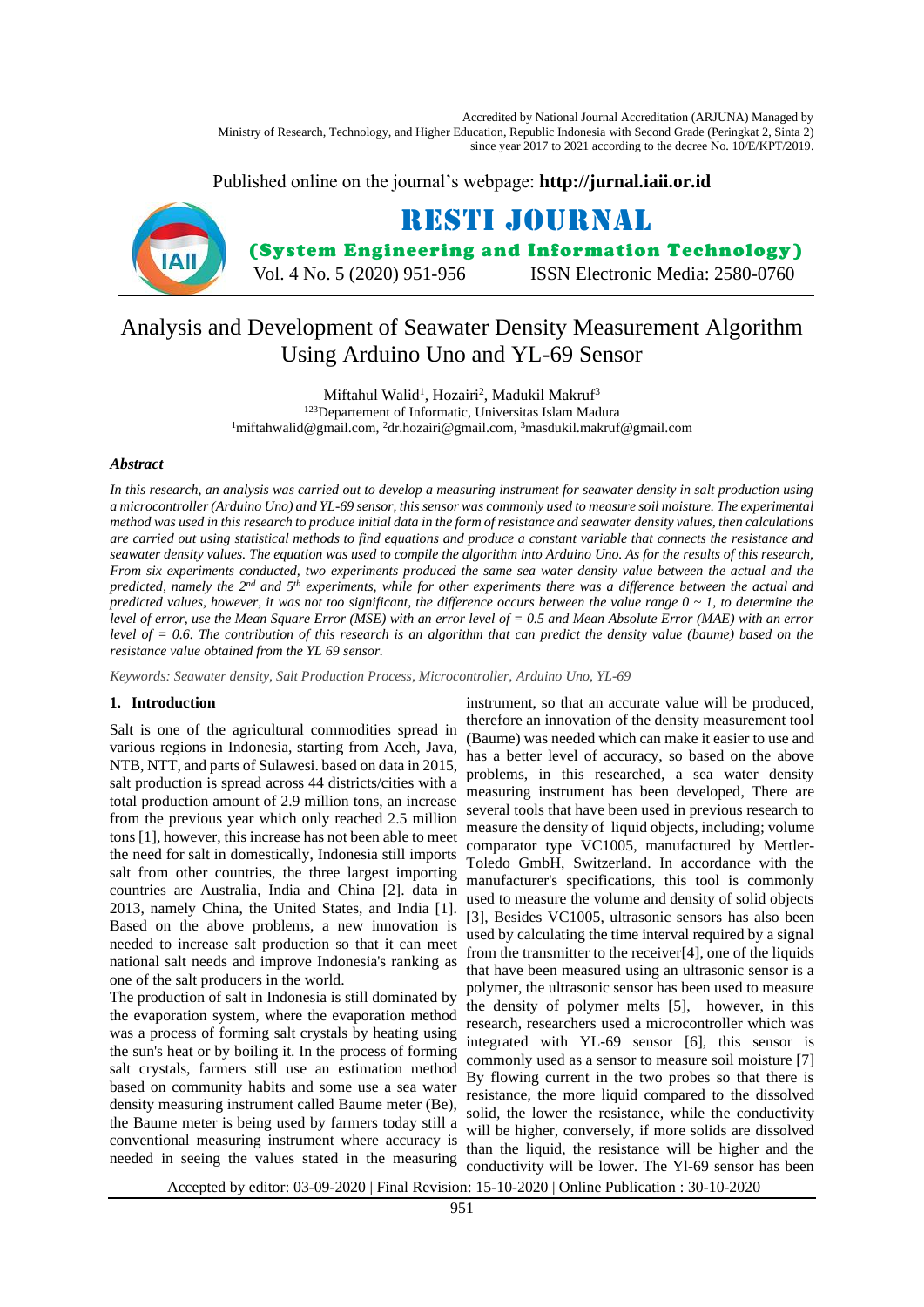system combined with the Internet of Things (IoT) to add a tool as a reference that will be used as a sensor system [8] the IoT system utilizes the ESP8266, a to determine the density values of a liquid, in this case combination with Wireless Sensor Networks has also the density of sea water. been carried out for monitoring rainfed rice fields [9], The results of this study, the YL-69 sensor integrated used in a plant growth monitoring system combined with with Arduino Uno has been able to measure the density a Wireless Sensor Networks (WSN) system [10], several of seawater in the salt production process. Of the 6 studies have also been conducted to make moisture experiments carried out, 1 experiment produced the sensors with simple but highly accurate tools [11]. The same actual and predicted value, namely the second Arduino Uno R3 is a microcontroller was used in this experiment, while for other experiments there was a research, because of its ease of installation and use, the difference between the actual value and the predicted combination between the Arduino Uno R3 and the YL-value, but not too significant, the difference occurred 69 sensor has been widely implemented in previous between the values  $0 \sim 1$ , it was noted. one experiment studies, among others, for automatic vegetable seeding, that has a high enough error value, namely the 12th wherewith this system, farmers did not have to do experiment has an error value = 1.4, the Mean Square periodic watering in the seeding process. In this system, Error (MSE) and the Mean Absolute Error (MAE) are the Arduino Uno was used as the main controller which used to determine the error rate, using MSE it is known integrated with a soil moisture sensor (YL-69 / LM393), that the error rate = 0.5 while using  $MAE = 0.6$ . and excited DC motor that functions to drive the sprinklers [12]. Another researched, the YL-69 and **2. Research Method** Arduino sensors have been used to regulated soil moisture in agarwood tree planting media, wherein the research conducted, if the soil moisture is> 80%, then Arduino command the Water Pump to drain water into the planting medium if the humidity is  $\leq$  80%, then the Water Pump stops the flow of water. In the research, the YL-69 processor had an accuracy value of 88.76% [6]. Researched by combining the YL-69 sensor, Ultrasonic Sensor and Arduino Uno R3 has been carried out for plant irrigation systems, the Ultrasonic sensor was used to detect water availability in the storage tank, the YL-69 sensor was used to determine soil moisture, the percentage of average error The ultrasonic sensor average was 4.91% while the YL-69 sensor was 3.285% [13]. Other research has also been conducted, where a humidity sensor was combined with a water flow sensor, a temperature and humidity sensor to regulated the irrigation system, a web-based application was used as an interface to facilitate the monitoring [14], a control system used Android applications has also been developed in irrigation systems. this researched aims to simplify and minimize costs incurred in the irrigation process [15]. However, from several studies that have been conducted, the YL-69 sensor has never been used to detect the concentration of seawater in the salt-making process. So based on these problems, in this research, aims to utilize the YL-69 sensor as a sensor to detect the density of seawater by changing the resistance value in the form of ADC (Analog Digital Converter) value generated by the sensor into a Baume (Be) value, The 2.2. Data Analysis change in value is obtained from a comparison analysis between the resistance value generated by the sensor and the seawater density value generated by manual measurement, where the results of the analysis were used to build a algorithm and then compile it into a microcontroller.

The distribution in the research is to produce a formula or equation to convert the values of the ADC from the

implemented, including in the irrigation monitoring YL-69 sensor to a baume (Be) values, which is expected

In this research, two methods have been used, first by using experimental methods, this method was used to generate initial data, namely (1) density data and (2) resistance data were generated by the YL-69 sensor in the form of ADC values. The second is statistical methods, this method was used to determine the relationship between the two data above, so that an equation was generated which then converted into an algorithm.

## 2.1. Data Collection Process

There are several stages in the sample data collection process, starting with the seawater data collection process in salt production land, the seawater criteria used as the initial data must be clear and do not have a mixture of mud particles, if there is a mixture of mud particles, it needs to be deposited so that it is separated between both. After that, the evaporation process of the sample data is carried out, evaporation is a process of forming salt crystals from seawater by means of evaporation, in this research the evaporation process is carried out using the heat of the sun. Finally, the measurement process was carried out on the sample data so that 31 data were produced, there are two tools used, namely the Baume meter to measure the density of sea water, and the YL-69 sensor to determine the resistance value in seawater solutions. Both data are then used as initial data in this research.

The data that has been obtained from the data collection process was analyzed using statistical methods to determine the relationship between seawater density and resistance. The analysis process is carried out by looking at the data that has been converted into curves in order to make it easier to see the relationship between the two data. This process produces an equation that connects the density and resistance values, then this equation is used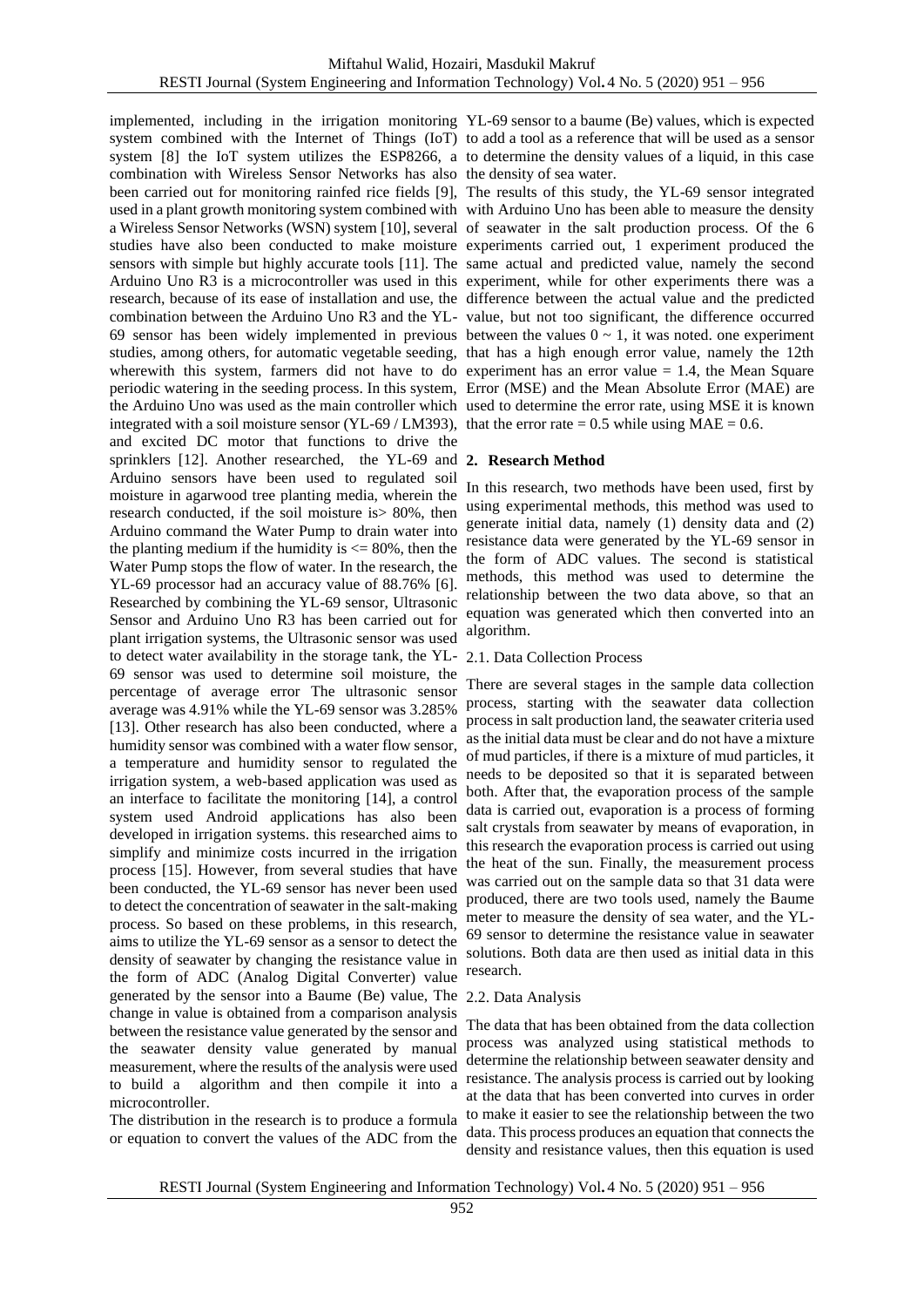(2)

to create an algorithm in the microcontroller system (Arduino Uno). To find out the accuracy of the predicted value generated by the algorithm that has been made, a comparison of the predicted value with the actual value is carried out, where the actual value is obtained by making direct measurements using Baume meter (Figure 1). Meanwhile, to determine the error rate of the prediction results, the Mean Square Error (MSE) and Mean Absolute Error (MAE) equations are used.

$$
MSE = \frac{\sum (A_t - P_t)^2}{n}
$$
 (1)

Where ;

 $MSE$  = Error rate  $A_t$  = Actual value<br>  $P_t$  = Predicted value  $=$  Predicted value  $n =$  Amount of data  $MAE = \frac{\sum |A_t - P_t|^2}{n}$  $\boldsymbol{n}$ Where ;  $MAE = Error rate$  $A_t$  = Actual value<br>  $P_t$  = Predicted value = Predicted value  $n =$  Amount of data

Figure. 1. Baume Meter

2.3. Tools and Materials

There are several tools used in making the system, including (1) the YL-69 sensor with the LM393 Comparator Chip which functions as a sensor to determine the seawater density based on its resistance value, (2). The microcontroller, in this case, uses the Arduino Uno R3, (3) Power Supply or a battery as the input voltage, the required voltage is between  $3.3 \sim 12$ volts on the microcontroller, (4) i2C as a converter tool In the system design figure 7, it is explained that 4 tools as well as simplifying the circuit to connect the communicate with each other, including (1) the YL-69 microcontroller to the LCD (5) LCD 14x2 as a tool to sensor. There are two pins with positive and negative display the seawater density and resistance values. these currents, the function of these pins is as a medium for tools can be seen in the image below.

## 2.4. System Design

In this research, a tool to measure the seawater density in salt production land is produced. The tool made is still can be seen in the figure 7.



Figure 7. System Design

a prototype and can be developed further. system design In this research, the pinout signal used is A0, because the connecting with the probe, in addition to the two pins in, there are four pins out, including (1) the VCC pin is charged with a positive current with a voltage of  $3 \sim 5$ volts, (2) pin Ground, for negative current, (3) pin D0 for digital signal output and pin A0 for analog signal output. expected output is an analog value with a value range of 0 ~ 1023. The function of the YL-69 sensor is to take the resistance value presented in the form of ADC (Analog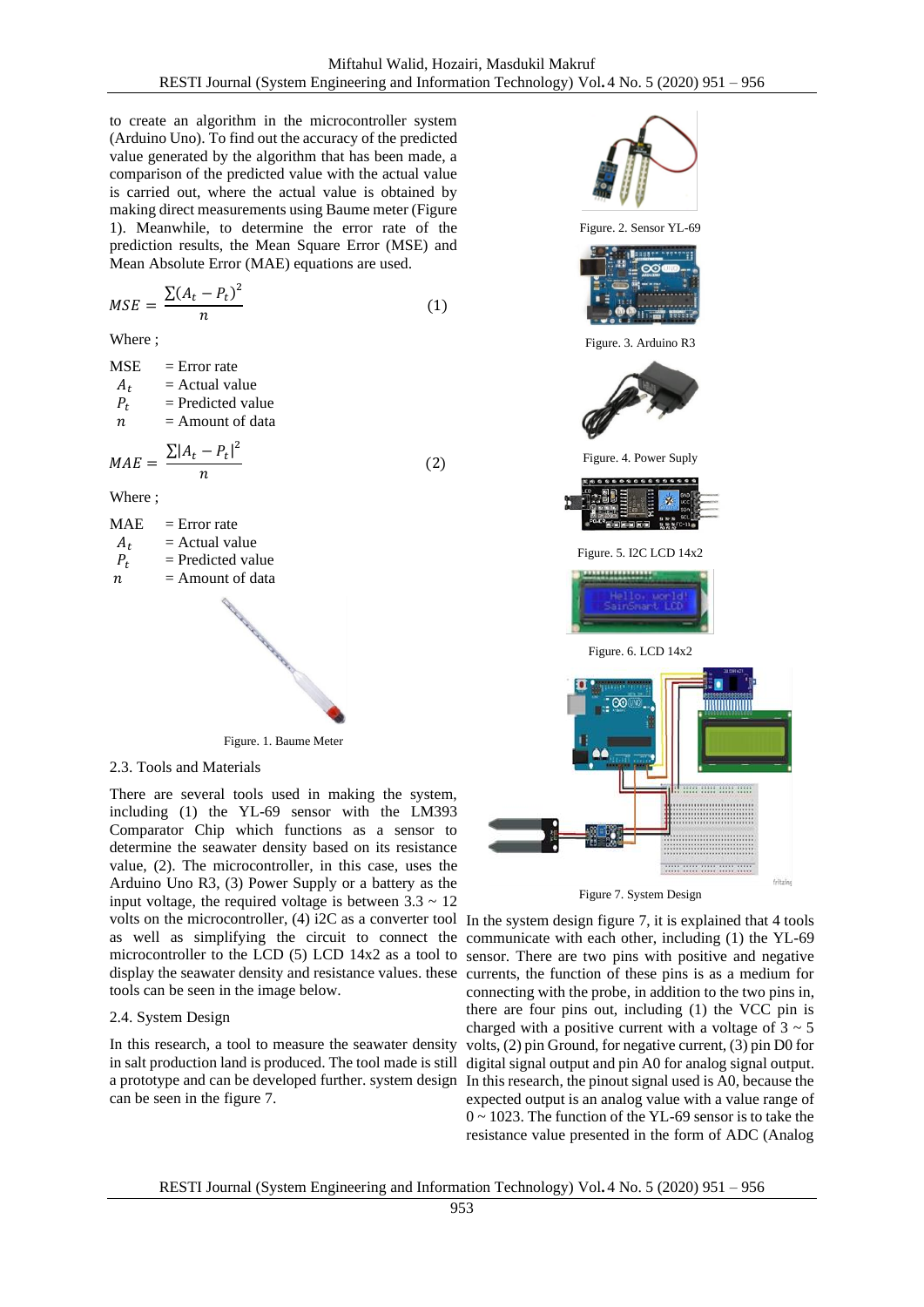Digital Converter) and then the value is converted into **3. Result and Discussion** the seawater concentration value, Arduino Uno R3 with IC ATMega328P is a microcontroller whose job is to convert this value. There are three pin clusters in the Arduino Uno R3, including (1) the power pin, which consists of a 3.3 volt, 5 volts, GND pin and Vin pin for external power, (2) 14 digital pins, including pins that have dual functions as PWM, namely pins 3,5,6,9,10 and 11. (3) 6 analog pins, functions to receive analog signals (A0 - A5). In this research, the function of the Arduino Uno R3 is to process the resistance value generated by the YL-69 sensor and convert it into a concentration value, the unit used is Baume (Be), the algorithm used to perform the conversion is based on the equation results from the analysis of the relationship between concentrations. seawater and resistance, finally, both values are displayed on the screen (3) LCD 14x2, has a total of 16 pins, 8 pins for data communication (pins 7- 14), 2 pins for power and ground (pins 1 and 16), 3 pins to control LCD operation (pins 4-6), 1 pin to adjust LCD screen brightness (pin 3), pins 15 and 16 to power the backlight. To simplify the communication circuit between the Arduino Uno and the 14x2 LCD, (4) I2C model LCM1602 IIC is used as a bridge

#### 2.5. Flowchart

In Figure 8, it describes the system flowchart that is inserted into the microcontroller (Arduino Uno).



Figure. 8. Flowchart System

In the flowchart figure 8 above, it can be explained that there are several steps to determine the value of seawater density. (1) seawater density data was collected using the YL 69 sensor. This value is compared with the higher and lower limit values of the calibration results, (2) if the resistance value is higher than the upper limit, the density value  $= 0$ . (3) if the value The resistance is lower than the lower limit, the density value  $=$  30. (4) If the resistance value is between the higher and lower limits, equation 3 is used to determine the density values.

Table 1. Data Of Seawater Density (Baume) and Resistance (ADC)

| <b>Baume Values</b>     | Resistance |  |  |
|-------------------------|------------|--|--|
|                         | (ADC)      |  |  |
| $\boldsymbol{0}$        | 96<br>93   |  |  |
| $\,1$                   |            |  |  |
| $\overline{\mathbf{c}}$ | 88         |  |  |
| 3                       | 89         |  |  |
| $\overline{\mathbf{4}}$ | 77         |  |  |
| 5                       | 75         |  |  |
| 6                       | 74         |  |  |
| 7                       | 71         |  |  |
| 8                       | 69         |  |  |
| 9                       | 68         |  |  |
| 10                      | 68         |  |  |
| 11                      | 66         |  |  |
| 12                      | 66         |  |  |
| 13                      | 67         |  |  |
| 14                      | 59<br>55   |  |  |
| 15                      |            |  |  |
| 16                      | 52         |  |  |
| 17                      | 51         |  |  |
| 18                      | 52         |  |  |
| 19                      | 44         |  |  |
| 20                      | 36         |  |  |
| 21                      | 35         |  |  |
| 22                      | 35         |  |  |
| 23                      | 31         |  |  |
| 24                      | 30         |  |  |
| 25                      | 28         |  |  |
| 26                      | 24         |  |  |
| 27                      | 23         |  |  |
| 28                      | 20         |  |  |
| 29                      | 16         |  |  |
| 30                      | 8          |  |  |

To produce an equation that is used to create an algorithm whose system is able to predict the density value of seawater accurately, it is necessary to enter a constant into the equation, and to produce this constant a statistical analysis is performed. by making a comparison of the density value of seawater generated from the Baume meter (Be) with the resistance value in the form of an ADC generated by the YL-69 sensor. There are 31 data from manual measurements consisting of the Baume meter values and resistance values which are used as data for analysis. The measurement results are presented in Table 1.

The measurement results are presented with a curve can be seen in the image (Figure 9).

Based on the data in Table 1 and Figure 9 above, it can be seen that the relationship between the sea water density value (Baume) generated from measurements with conventional Baume meters (be) is inversely proportional to the resistance value generated by the YL-69 sensor, the higher the density value. , the lower the resistance value, thus forming a downward linear curve, this equation is often used for representation systems in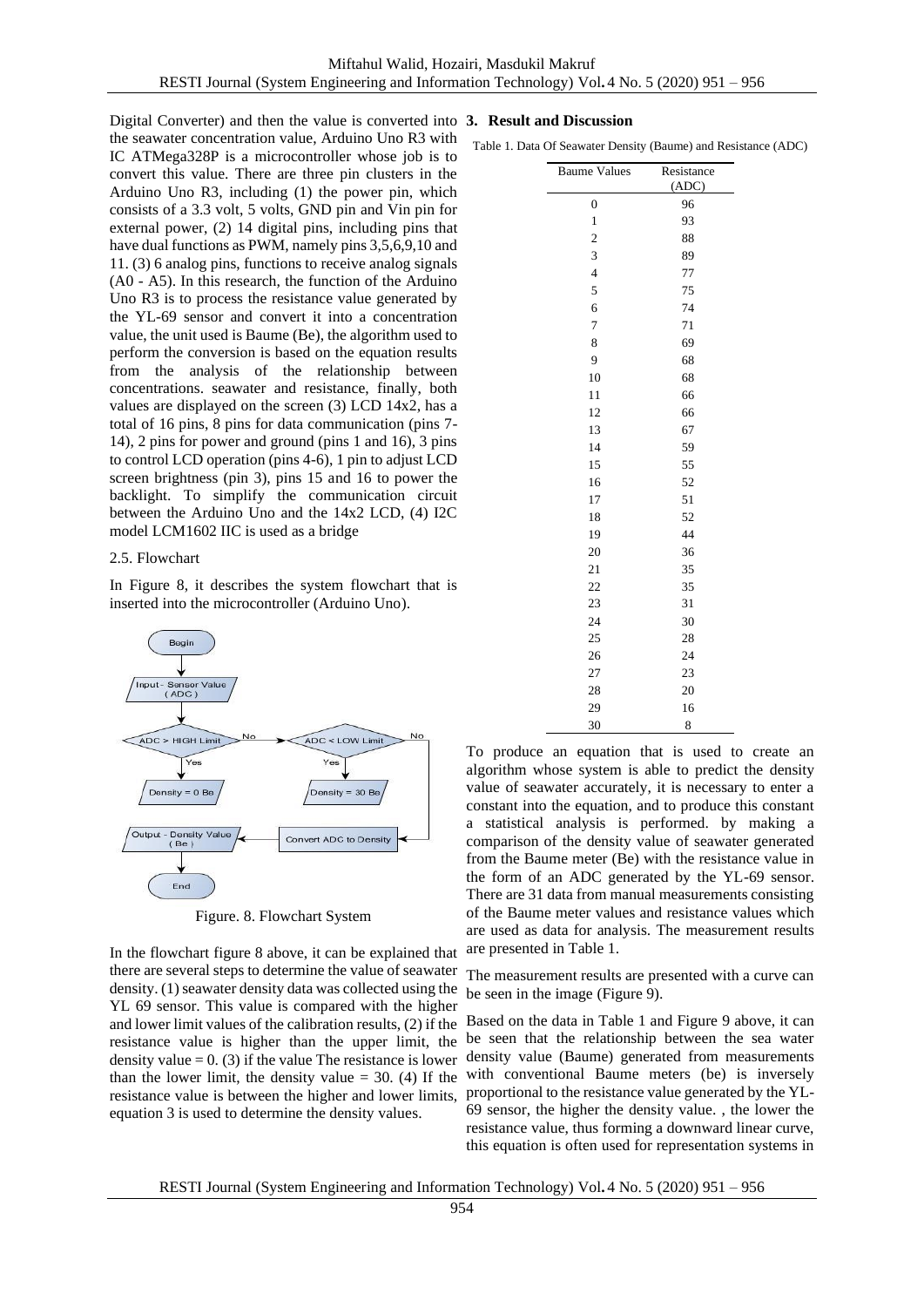fuzzy logic [16] (equation 3). Therefore, the equations used to construct the algorithm are uploaded to the microcontroller using a downward linear curve. In this equation, the constant value  $= 30$  is added because the expected predicted value is between 0-30 as shown below in equation 4.



Figure. 9. Comparison of Values Between Resistance (ADC) and Density (Baume)

| Table 2. The Actual and Predicted Seawater Density (Baume) |
|------------------------------------------------------------|
| Measurement Results are Based On The Resistance Values     |

| Resistance | Baume    | Baume       |  |
|------------|----------|-------------|--|
| (ADC)      | (Actual) | (Predicted) |  |
| 97         | $\theta$ | 0.7         |  |
| 93         | 2        | 2.0         |  |
| 82         | 6        | 5.8         |  |
| 77         | 7        | 7.5         |  |
| 69         | 11       | 10.2        |  |
| 56         | 14       | 14.7        |  |
| 50         | 16       | 16.7        |  |
| 45         | 19       | 18.4        |  |
| 37         | 21       | 21.1        |  |
| 28         | 25       | 24.2        |  |
| 25         | 26       | 25.2        |  |
| 24         | 28       | 25.6        |  |

$$
\mu(x) = \begin{cases}\n1 \le a \\
\frac{(b-x)}{(b-a)} \\
0 \ge b\n\end{cases} \quad (3)
$$

where

 $\mu(x)$  = Linear Curve Down  $b =$ Max Value  $a = Min Value$  $x =$ Actual Value  $(Be) = \{$  $1 \leq LR$  $(HR-R)$  $\frac{(HR-R)}{(HR-LR)}$  x k, LR  $\leq R \leq HR$  $0 \geq HR$ 

Whore

| $\cdots$ |                                                |
|----------|------------------------------------------------|
| Be       | $=$ Density value ( <i>Baume</i> ) of Seawater |
| HR       | $=$ Highest resistance limit (ADC)             |
| LR       | $=$ Lowest resistant limit (ADC)               |
| R        | $=$ Actual Resistance (ADC)                    |
| k        | $=$ 30 (Constant Value)                        |
|          |                                                |



Fig. 9. Comparison of Actual and Predicted Seawater Concentration (Baume) Measurement Results.

From table 2 above, it can be seen that there are three variables, namely the resistance variable, the actual sea water density and the predicted results, each variable having 12 data. Baume data (Actual) in column two is the result of measurements using a conventional seawater density measurement tool and used as comparative data, while Baume (Prediction) in column III is the measurement result of a tool that has been made, the way the tool works is by changing the resistance value to density value. There are several differences in values between the actual and predicted sea water concentration measurements, but the difference is not too significant, there is a difference between  $0 \sim 1$  from the actual value. the biggest difference occurred only in the 12th experiment. Figure 9 was presented the measurement results using a curve.

To find out the error level from the experimental results, the Mean Absolute Error (MAE) and Mean Square Error (MSE) are used, which are presented in the table below.

Table 3. Calculate the Error Rate Using MAE and MSE

|     | Baume          | Baume       | error    | Abs      | Error $^2$   |
|-----|----------------|-------------|----------|----------|--------------|
|     | (Actual)       | (Predicted) |          | error    |              |
| (3) | $\theta$       | 0.7         | $-0.7$   | 0.7      | 0.5          |
|     | $\overline{2}$ | 2           | $\Omega$ | $\theta$ | $\theta$     |
|     | 6              | 5.8         | 0.2      | 0.2      | $\Omega$     |
|     | $\overline{7}$ | 7.5         | $-0.5$   | 0.5      | 0.3          |
|     | 11             | 10.2        | 0.8      | 0.8      | 0.6          |
|     | 14             | 14.7        | $-0.7$   | 0.7      | 0.4          |
|     | 16             | 16.7        | $-0.7$   | 0.7      | 0.5          |
|     | 19             | 18.4        | 0.6      | 0.6      | 0.3          |
|     | 21             | 21.1        | $-0.1$   | 0.1      | $\mathbf{0}$ |
|     | 25             | 24.2        | 0.8      | 0.8      | 0.6          |
| (4) | 26             | 25.2        | 0.8      | 0.8      | 0.6          |
|     | 28             | 25.6        | 1.4      | 1.4      | 2.1          |
|     |                |             | total    | 7.3      | 5.9          |
|     |                |             |          |          |              |

By using the equation  $MAE = \frac{\sum |A_t - P_t|^2}{n}$  $\frac{n!}{n}$  the error rate was generated,  $MAE = 7.3/12 = 0.6$ , Using the equation  $MSE = \frac{\sum (A_t - P_t)^2}{n}$  $\frac{t-r_t}{n}$  the error value was generated, *MSE*  $= 5.9/12 = 0.5$